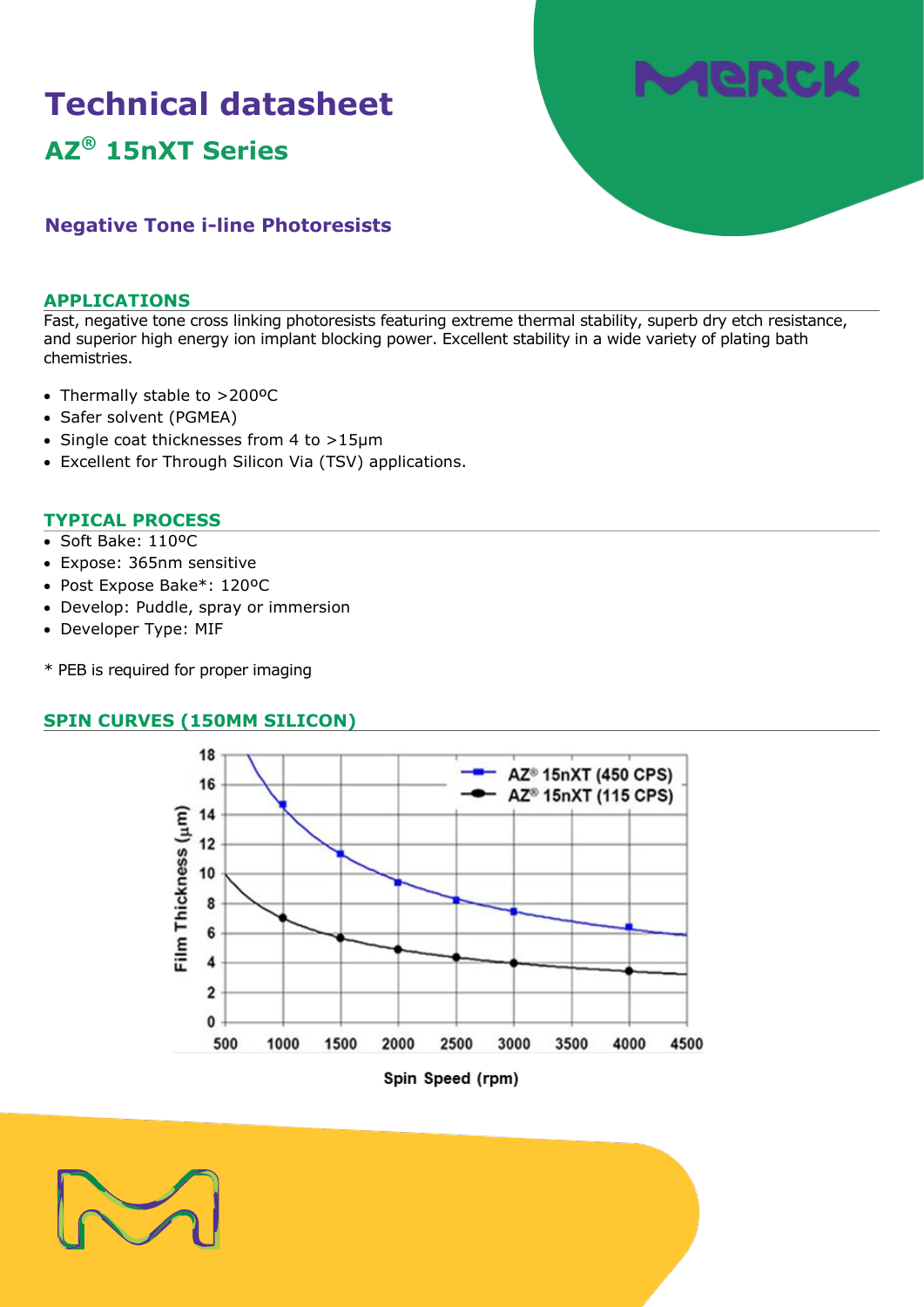## **OPTICAL CONSTANTS\***

| Cauchy A             | 1.5754   |
|----------------------|----------|
| Cauchy B $(\mu m^2)$ | 0.013242 |
| Cauchy C $(\mu m^4)$ |          |
| n @ 633nm            | 1.6063   |
| k @ 633nm            | 0.0034   |



 4.0µm lines in 10µm thick AZ 15nXT 400mJ/cm<sup>2</sup> Exposure, AZ 300 MIF Develop

\* Unexposed photoresist film

### **COMPANION PRODUCTS**

# **THINNING/EDGE BEAD REMOVAL**

AZ® EBR Solvent or AZ EBR 70/30

**MIF DEVELOPERS** AZ 300MIF

**REMOVERS**

AZ Remover 770

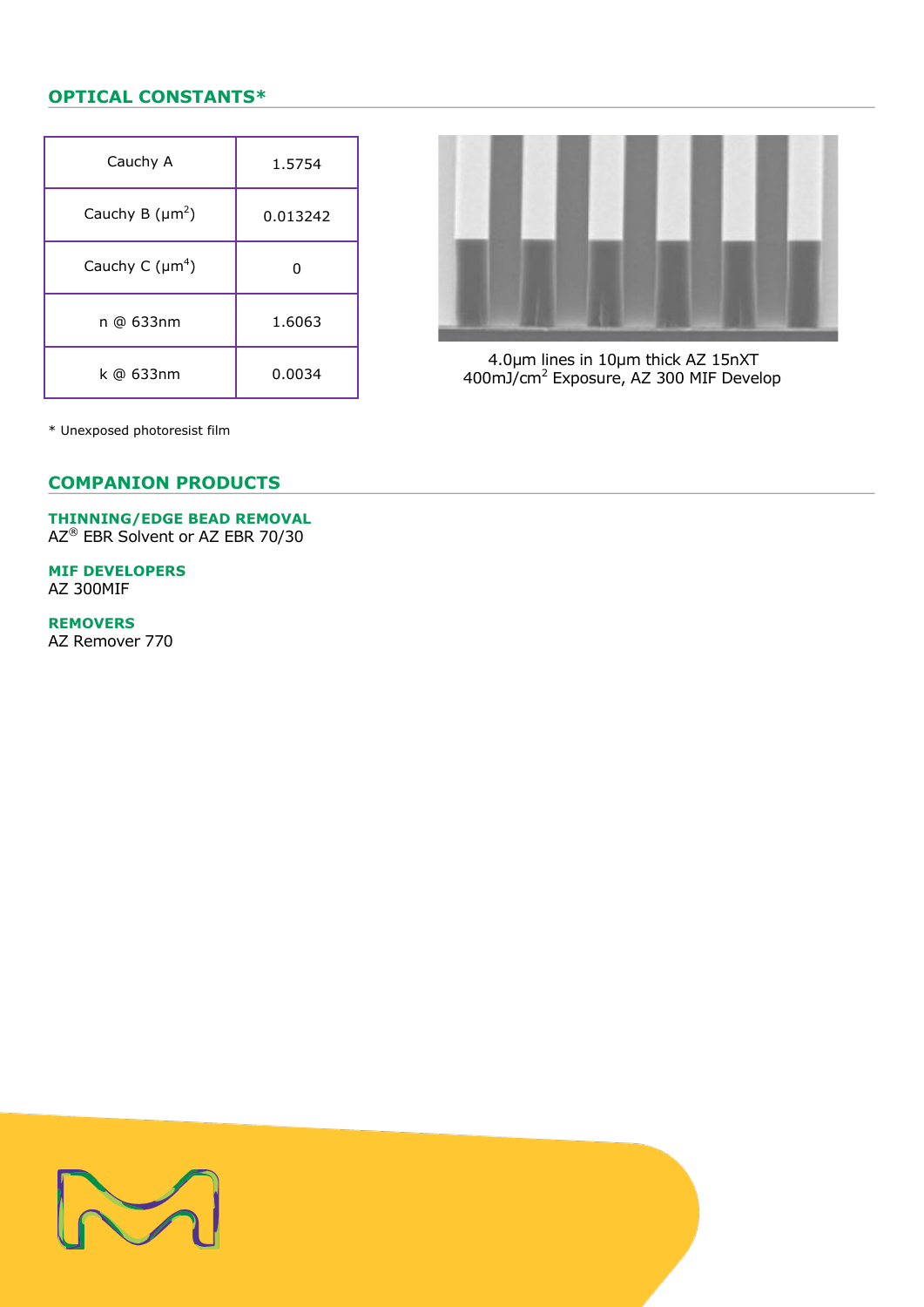# **EXAMPLE PROCESS (6.0µM FILM THICKNESS ON CU)**

| <b>Process Step</b> | <b>Parameters</b>                                     |
|---------------------|-------------------------------------------------------|
| Coat                | 6.0µm thick film on Cu                                |
| Soft Bake           | 110°C, 120 seconds, direct contact hotplate*          |
| Expose              | i-line @ 300mJ/cm <sup>2</sup> nominal (ASML stepper) |
| Post Expose Bake    | $120^{\circ}$ C, 60 seconds                           |
| Develop             | AZ 300MIF, 2 x 55 second puddles                      |

\* Thicker films may require a ramped soft bake process to avoid bubble formation due to rapid outgassing of solvents. Contact your product representative for ultra-thick coat and bake processing guidelines.

### **LINEARITY @ 300MJ/CM<sup>2</sup>**



 $3.2 \mu m$ 



 $2.8 \mu m$ 



 $2.6 \mu m$ 



 $2.4 \mu m$ 

### **5µM LINES THROUGH DOSE 5µM LINES THROUGH FOCUS**



 $200mJ/cm<sup>2</sup>$ 



 $300 \text{mJ/cm}^2$ 



 $400mJ/cm<sup>2</sup>$ 





 $-2.0 \mu m$ 



 $-0.5 \mu m$ 



 $+0.5 \,\mathrm{\mu m}$ 



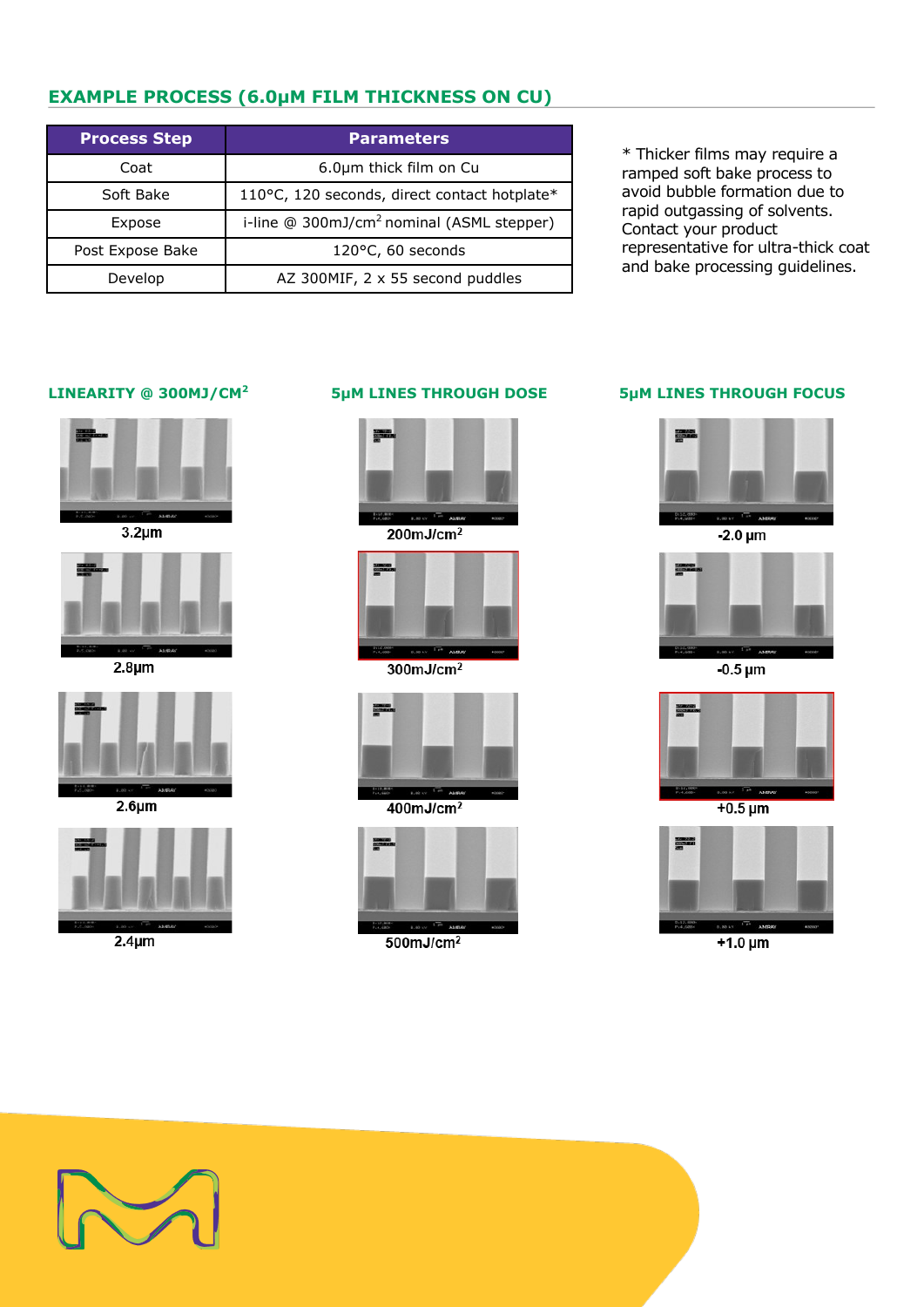# **EXAMPLE PROCESS (10µM FILM THICKNESS ON CU)**

| <b>Process Step</b> | <b>Parameters</b>                                     |
|---------------------|-------------------------------------------------------|
| Coat                | 10um thick film on Cu                                 |
| Soft Bake           | 110°C, 180 seconds, direct contact hotplate*          |
| Expose              | i-line @ 400mJ/cm <sup>2</sup> nominal (ASML stepper) |
| Post Expose Bake    | 120°C, 60 seconds                                     |
| Develop             | AZ 300MIF, 3 x 50 second puddles                      |

\* Thicker films may require a ramped soft bake process to avoid bubble formation due to rapid outgassing of solvents. Contact your product representative for ultra-thick coat and bake processing guidelines.

### **LINEARITY (400MJ/CM<sup>2</sup>**



 $10 \mu m$ 



 $5 \mu m$ 



 $4.5 \mu m$ 



 $4.0 \mu m$ 

# 350mJ/cm<sup>2</sup>



400mJ/cm<sup>2</sup>



450mJ/cm<sup>2</sup>



 $500$ mJ/cm $^2$ 

### **) 5µM LINES THROUGH DOSE 5µM LINES THROUGH FOCUS**



 $0.0 \mu m$ 



 $1.0 \mu m$ 



 $2.5 \,\mathrm{\upmu m}$ 

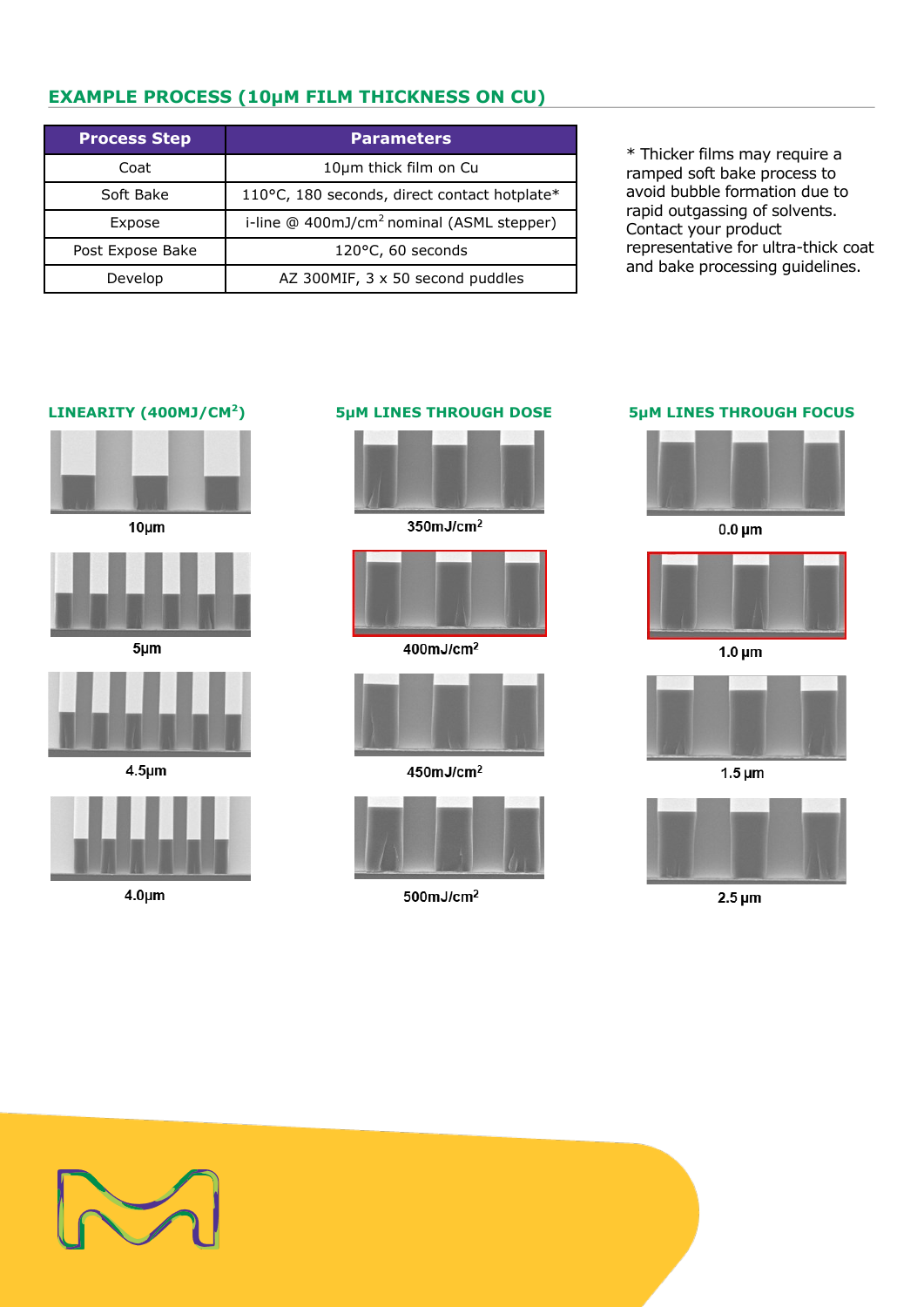# **EXAMPLE PROCESS (14µM FILM THICKNESS ON CU)**

| <b>Process Step</b> | <b>Parameters</b>                                              |
|---------------------|----------------------------------------------------------------|
| Coat                | 14.0um thick film on Cu substrate                              |
| Soft Bake           | 120°C, 180 seconds, direct contact hotplate                    |
| Expose              | i-line @ 400-600mJ/cm <sup>2</sup> (Ultratech ACS 300 stepper) |
| Post Expose Bake    | 120°C, 60 seconds                                              |
| Develop             | AZ 300MIF, 3 x 40s puddles                                     |

### **6.0 µM DENSE LINES**



# **DENSE LINES @ FOCUS = -8µM**



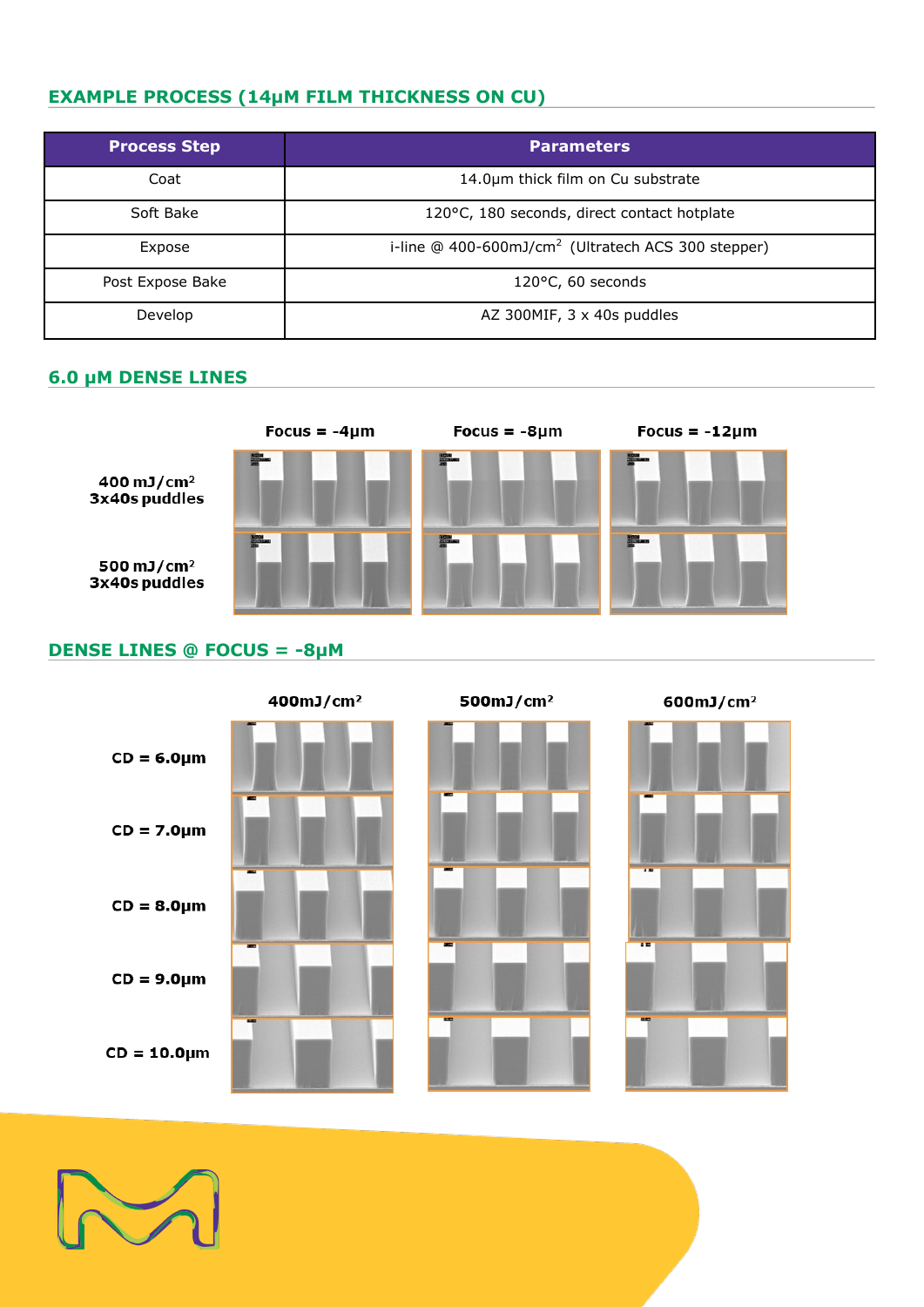

### **Exposure Latitude for 5.0μm lines AZ 15nXT at FT = 10μm**





**Exposure Latitude for 5.0μm lines AZ 15nXT at FT = 6.0μm**



**Linearity @ 300mj/cm<sup>2</sup> AZ 15nXT at FT = 6μm**



**Thermal Stability of AZ 15nXT (Pattern profile vs. Hard bake temperature: 10μm)**







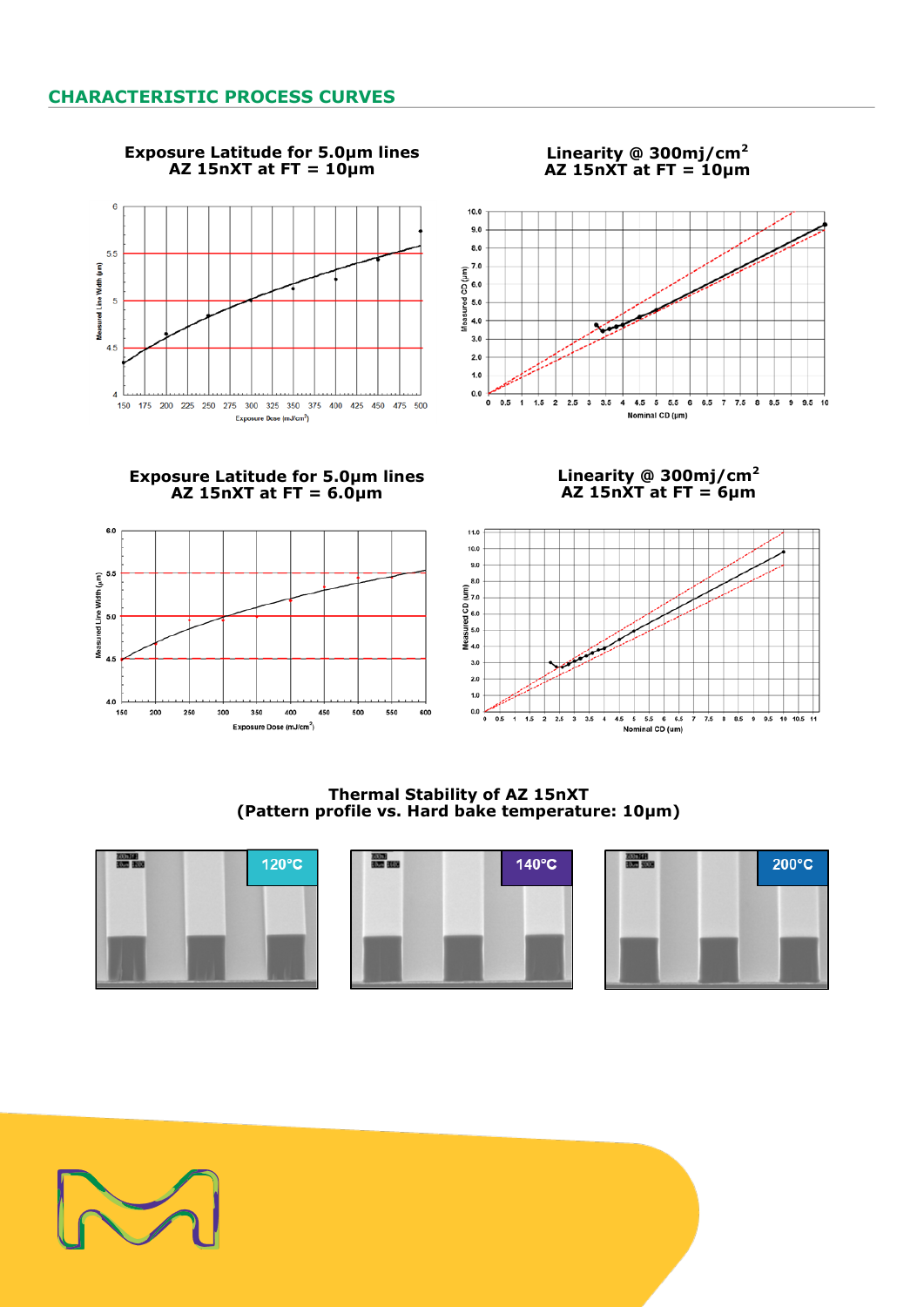# **EXAMPLE PLATING PROCESS (NI/CU LINES IN 10µM THICK AZ 15NXT)**

| <b>Process</b><br><b>Parameter</b> | Ni<br>(Enthone Microfab Ni-100) | $\mathbf{C}\mathbf{u}$<br>(Enthone Microfab Cu 200) |
|------------------------------------|---------------------------------|-----------------------------------------------------|
| <b>Electrical Density</b>          | 3.2 ASD                         | 3.2 ASD                                             |
| <b>Plating Current</b>             | 0.103A                          | 0.103A                                              |
| <b>Stirring Rate</b>               | $120$ rpm                       | $120$ rpm                                           |
| Temperature                        | $50^{\circ}$ C                  | 25°C (room temp.)                                   |
| Plating Time                       | 3 min 12 sec                    | 4 min 48 sec                                        |

# **RESULTS (DENSE LINES, POST PHOTORESIST STRIP)**



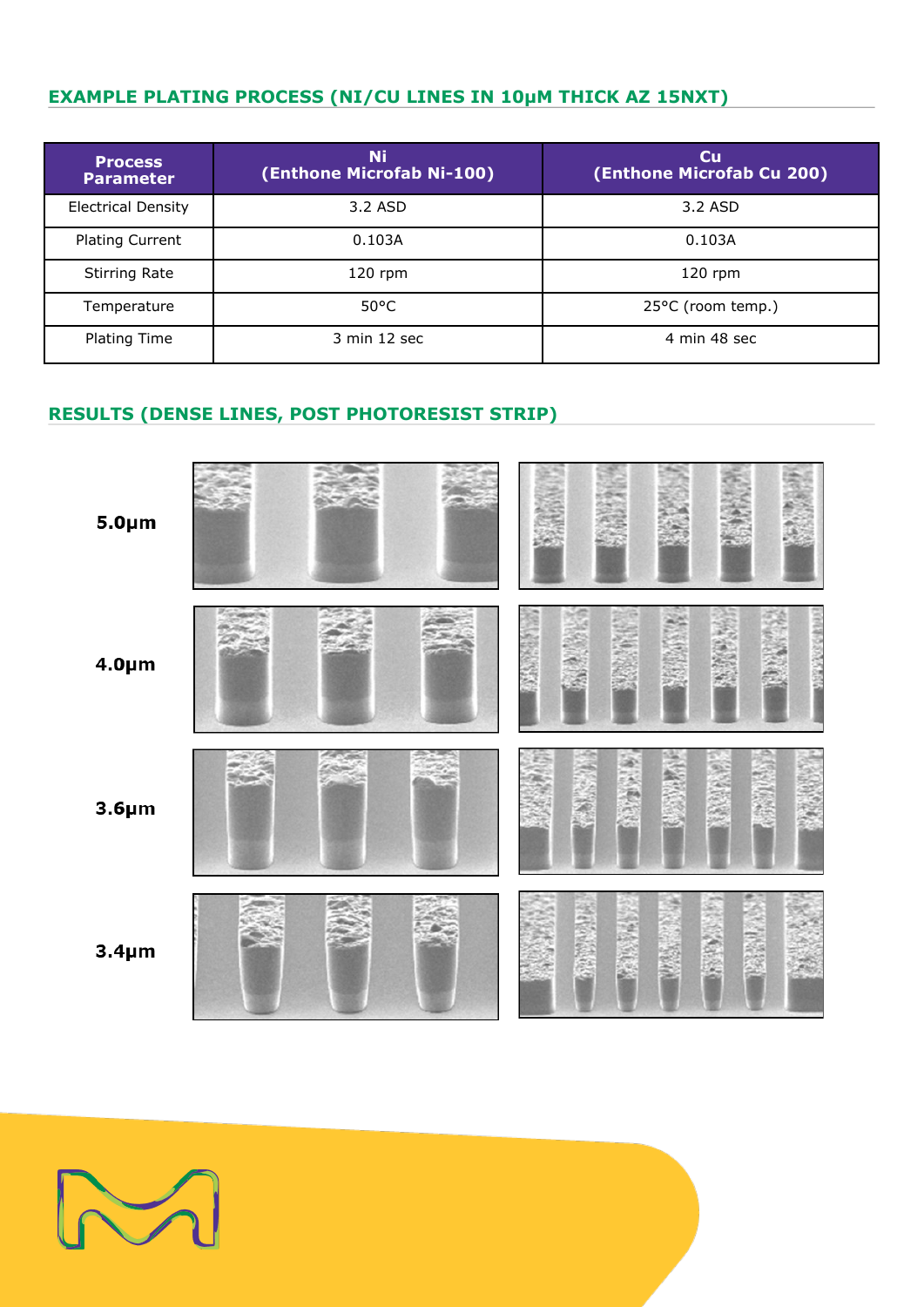### **PROCESS CONSIDERATIONS**

### **SUBSTRATE PREPARATION**

Substrates must be clean, dry, and free of organic residues. Oxide forming substrates (Si, etc.) should be primed with hexamethyldisilazane (HMDS) prior to coating AZ 15nXT. Contact your product representative for detailed information on pre-treating with HMDS.

### **SOFT BAKE**

Soft bake times and temperatures may be application specific. Process optimization is recommended to ensure stable lithographic and adhesion performance. Soft bake temperatures for AZ 15nXT should be in the 100°- 115°C range. Temperatures towards the high end of this range will improve adhesion to metals.

### **EDGE BEAD REMOVAL**

Edge beads in AZ 15nXT may be removed with standard thinning/EBR solvents (PGMEA, etc.). AZ EBR 70/30 is recommended for fast clean removal of edge beads.

### **FILM REHYDRATION**

AZ 15nXT requires no rehydration hold between soft bake and exposure.

### **EXPOSURE**

AZ 15nXT is optimized for the 365nm (i-line) exposure wavelength. Exposure systems must emit 365nm radiation for proper imaging.

### **POST EXPOSE BAKE**

A PEB is required to complete the imaging reaction in AZ 15nXT. Refer to the example process recipes for recommended PEB temperature and time.

### **DEVELOPING**

AZ 15nXT should be developed with metal ion free (MIF) developers only. AZ 300MIF Developer is recommended.

### **HARD BAKE**

Hard baking (post develop bake) improves adhesion in wet etch or plating applications and improves pattern stability in dry etch processes. AZ 15nXT can be hard baked at temperatures as high as 200°C without pattern deformation.

### **COMPATIBLE MATERIALS**

AZ 15nXT Series materials are compatible with all commercially available lithography processing equipment. Compatible materials of construction include glass, quartz, PTFE, PFA, stainless steel, HDPE, polypropylene, and ceramic.